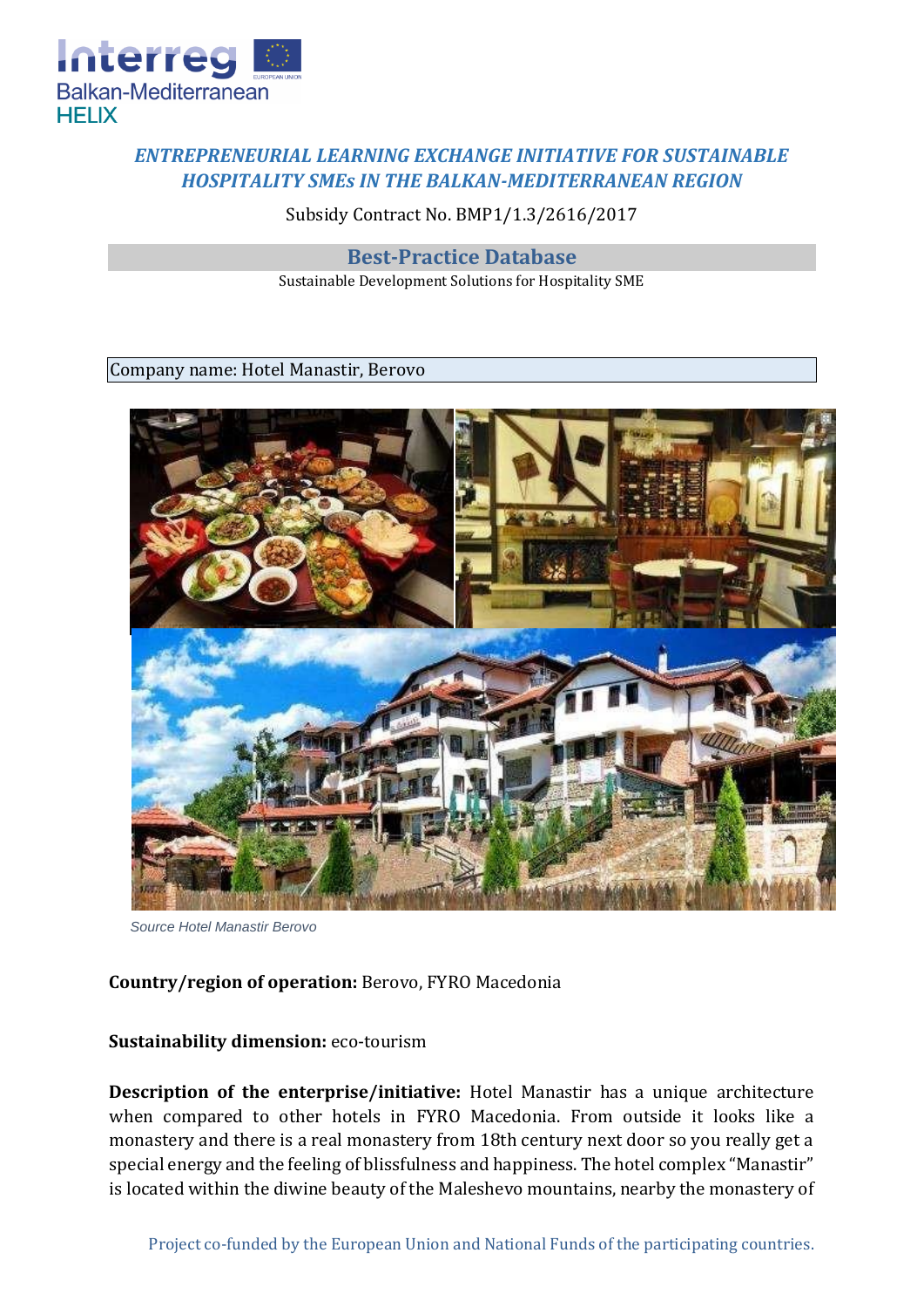

St. Archangel Michael, which was the inspiration for the hotel's specific architecture. The hotel complex "Manastir" comprises three hotel wings, SPA facilities, a seminar room, two summer terraces, "chardak", a tennis court, a volleyball court, children's theme park, and a monitored parking lot. The mountain surrounding, the lake, the marked cycling and tracking trails are the most suitable places for relaxing walks, for mountaineering and mountain-biking lovers, for the ones seeking adventure and challenges, but also for those keen on fishing and hunting, as well as flat water kayakers who can find here exactly what they have been looking for. In today's Hi-tech world, with this intensive, rapid and dynamic lifestyle we have, we all need to somehow restore our energy, and "Manastir" and eco-tourism are the right choice in that direction! They serve probably the best food in the country, all ecologically produced and prepared in a traditional way with traditional recipes. They have very warm approach with their guests and their aim is to make them feel like home. They also invested a lot in extra activities for their guests. They organize various outdoor activities such as historical sightseeing tours, preparing traditional meals in nature, mountaineering, biking and horse riding.

**Social/ community impact sought:** employment of the local population, purchase and use of local products, local culture and heritage promotion

**Stakeholders:** Travel agencies, tour guides, Hotels and apartments, local suppliers

**Approach applied:** The guiding thought in the story of the hotel complex "Manastir" is the idea of alternative tourism development. The town of Berovo and the Maleshevo Mountains are just a small region, but they represent a unique combination of almost untouched nature, cultural and historical heritage, ethnography, traditional music and handicrafts, elements skillfully packed and included in the offer of Manastir. What we provide for our guests is accommodation in an authentic building, traditional cuisine abounding with local specialties made with eco-products and organic origin products, adventure: mountaineering, mountain-biking, hunting and fishing, flat water kayaking, barbeque outings by the lake, a traditional meal on a sheepfold hut…, theme tourism – walks, sightseeing in areas of traditional, cultural and historical importance, team – building program activities. The approach applied satisfy the needs of the tourist and Highly respecting the history and tradition and aiming not to ruin the timeless beauty of the structure, we managed to make perfect harmony between the centennial and the newly designed, thus creating one whole, where you can relax and enjoy the unforgettable tastes of the gastronomic specialties and the authentic ethno-atmosphere.

**Innovation applied:** The hotel, through its activities and information, increases awareness on the Berovo ecological mountain environment, promoting the outdoor activities such as mountaineering, biking and horse riding.

**Social impact and business results achieved:** Economic benefits to the local population. Permanent product improvement and quality of the provided services makes the highest rated Macedonian hotel on booking.com